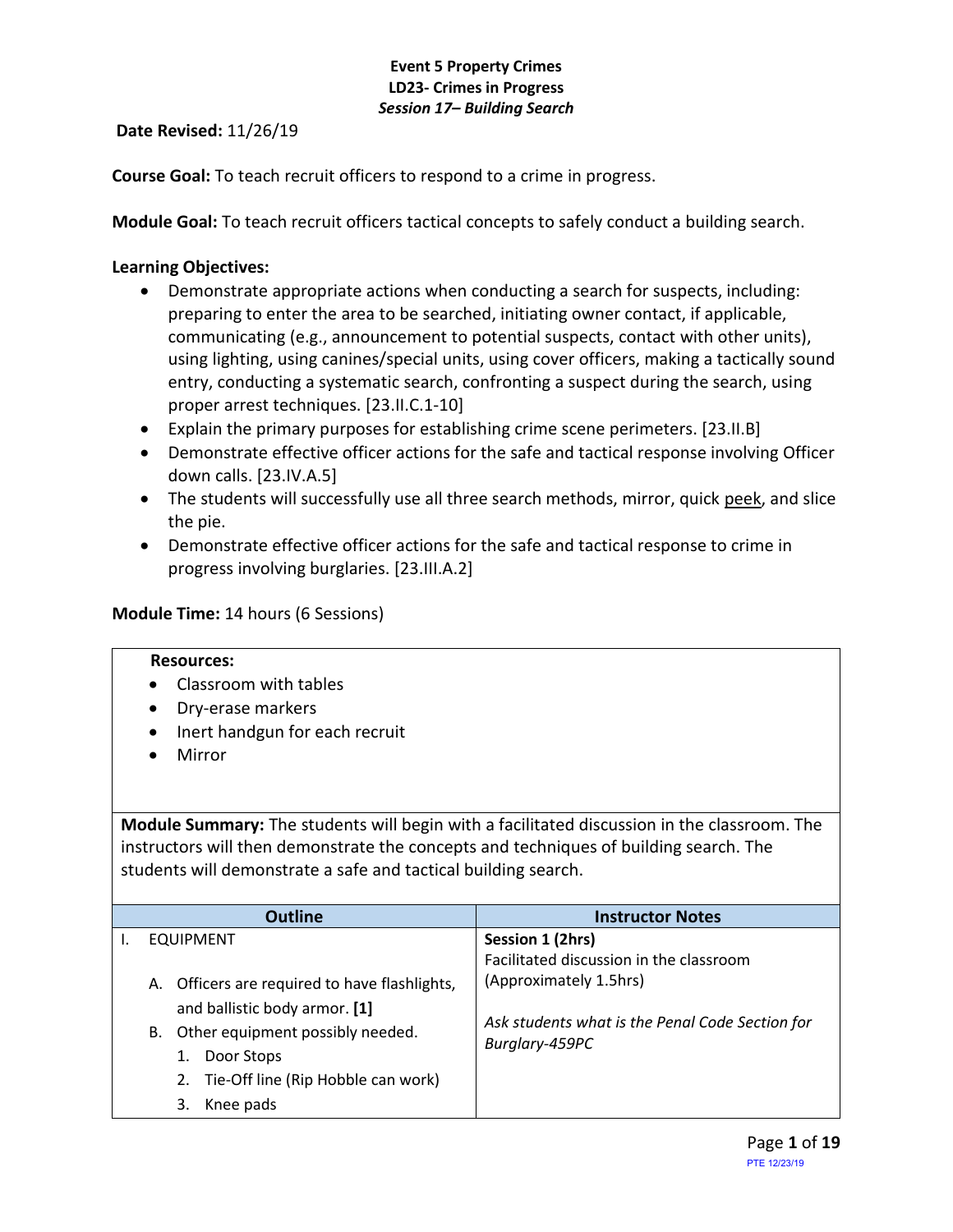|    |    |                                                                              |                                            | Panama Jearun                                                                             |
|----|----|------------------------------------------------------------------------------|--------------------------------------------|-------------------------------------------------------------------------------------------|
|    |    | 4.                                                                           | <b>Ballistic helmet</b>                    | What is the definition of Burglary-Entering a                                             |
|    |    | 5.                                                                           | Mirrors                                    | specified structure with the intent to commit any                                         |
|    |    |                                                                              |                                            | theft or felony.                                                                          |
| Ш. |    |                                                                              | Containment (Perimeter)                    | [1] Ask- What may be some equipment needed                                                |
|    |    |                                                                              |                                            | while doing a building search?                                                            |
|    |    |                                                                              | A. Containment: quality containment        |                                                                                           |
|    |    |                                                                              | around the location, that will be          |                                                                                           |
|    |    |                                                                              | searched, is essential for officer safety, |                                                                                           |
|    |    |                                                                              | the containment of a possible suspect      |                                                                                           |
|    |    |                                                                              | inside the location, and to prevent        |                                                                                           |
|    |    |                                                                              | escape. Officers in a containment          |                                                                                           |
|    |    |                                                                              | position should exploit afforded cover     | [2] Ask- Why is it important to set up<br>containment around the location to be searched? |
|    |    |                                                                              | and concealment. [2]                       |                                                                                           |
|    |    |                                                                              | $[23.11.B]$                                | Reinforce the 4 C's                                                                       |
|    |    | 1.                                                                           | Officers should deploy themselves in       |                                                                                           |
|    |    |                                                                              | a position that is not too close to the    |                                                                                           |
|    |    |                                                                              | search location, but not so far away       |                                                                                           |
|    |    |                                                                              | that they would be ineffective.            |                                                                                           |
|    |    | Additionally, officers should attempt<br>to observe windows, doors, or other |                                            |                                                                                           |
|    |    |                                                                              |                                            |                                                                                           |
|    |    | areas within their containment                                               |                                            | [3] Ask- Can we diagonal deploy?                                                          |
|    |    | responsibility, where a suspect could                                        |                                            |                                                                                           |
|    |    |                                                                              | potentially exit the location and          |                                                                                           |
|    |    |                                                                              | escape.                                    |                                                                                           |
|    |    | 2.                                                                           | Considerations for perimeters are:         |                                                                                           |
|    |    |                                                                              | Complete containment around<br>а.          |                                                                                           |
|    |    |                                                                              | the perimeter of the location              |                                                                                           |
|    |    |                                                                              | No diagonal deployment, unless<br>b.       | [4] Ask- What is the advantage of having the Air<br>Unit?                                 |
|    |    |                                                                              | there are two A-cars present. [3]          |                                                                                           |
|    |    |                                                                              | Proper sequential numbering of a<br>c.     |                                                                                           |
|    |    |                                                                              | location, (Clockwise).                     |                                                                                           |
|    |    |                                                                              | d. Establishing a tactical frequency       |                                                                                           |
|    |    |                                                                              | for all involved units.                    |                                                                                           |
|    |    |                                                                              | e. Deployment of an Air Unit               |                                                                                           |
|    |    |                                                                              | Keeping a constant uninterrupted<br>f.     | [5] Ask- What can you learn from the<br>architecture of the location?                     |
|    |    |                                                                              | view of the location. [4]                  |                                                                                           |
|    |    |                                                                              |                                            |                                                                                           |
|    | В. |                                                                              | Architecture and Information of the        |                                                                                           |
|    |    |                                                                              | Location:                                  |                                                                                           |
|    |    |                                                                              |                                            |                                                                                           |
|    |    |                                                                              |                                            |                                                                                           |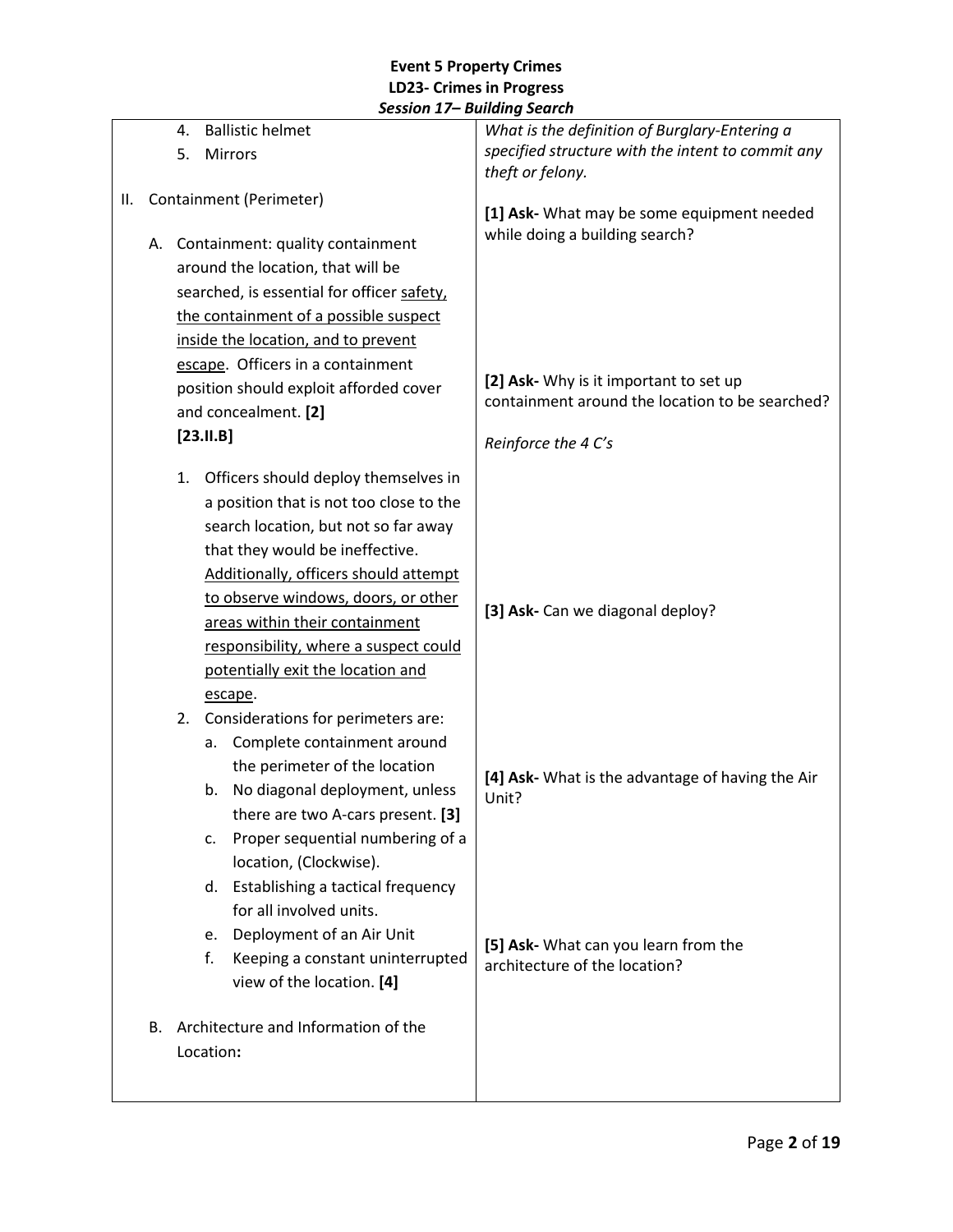|          | JESSIUII 17 – DUIIUIIIY JEUIUII                                                                                                                                                                                                                                                                                                                                                                                                                                                                                                    |                                                                                                                                                                                                                                        |
|----------|------------------------------------------------------------------------------------------------------------------------------------------------------------------------------------------------------------------------------------------------------------------------------------------------------------------------------------------------------------------------------------------------------------------------------------------------------------------------------------------------------------------------------------|----------------------------------------------------------------------------------------------------------------------------------------------------------------------------------------------------------------------------------------|
| 1.       | The outside architecture of a building<br>can reveal valuable information,<br>regarding the inside layout of the<br>search location. [5]<br>Door locations, which way do<br>а.<br>they open, in or out (Hinges).<br>b. Window locations / Levels -<br><b>Floors</b><br>Natural flow of the location (To<br>c.<br>the right, left or straight back)<br>d. Attic Vents / Crawl Spaces<br>Obtaining interior room<br>e.                                                                                                               |                                                                                                                                                                                                                                        |
|          | configuration of a location can be<br>immensely valuable.<br>Find someone who can give<br>f.<br>information about the inside of<br>the location.<br>Attempt to have a diagram<br>g.<br>drawn showing the room<br>locations.<br>h. For searches, when time is<br>available (i.e. search warrants,<br>open door, 459 investigation,<br>parole/probation searches, long<br>stand - off, etc.) Find a similar<br>location and perform a walk-<br>through to familiarize yourself<br>with the layout of the location to<br>be searched. | [6] Ask- What is the minimum number of officers<br>to search a building?<br>[7] Ask- Why is the minimum for a search 4<br>Officers?<br>* 4 <sup>th</sup> Officer can take the role of team leader for<br>Command and Control purposes. |
| C.<br>1. | Search Teams: (Basic concepts)<br>Two officers may enter but three<br>officers are needed to conduct a<br>search. The fourth officer will take<br>the role of Team Leader [6]<br>The basis for a minimum of four<br>a.<br>officer teams conducting the<br>search is,<br>b. Should one officer become<br>injured during a search, it will                                                                                                                                                                                           |                                                                                                                                                                                                                                        |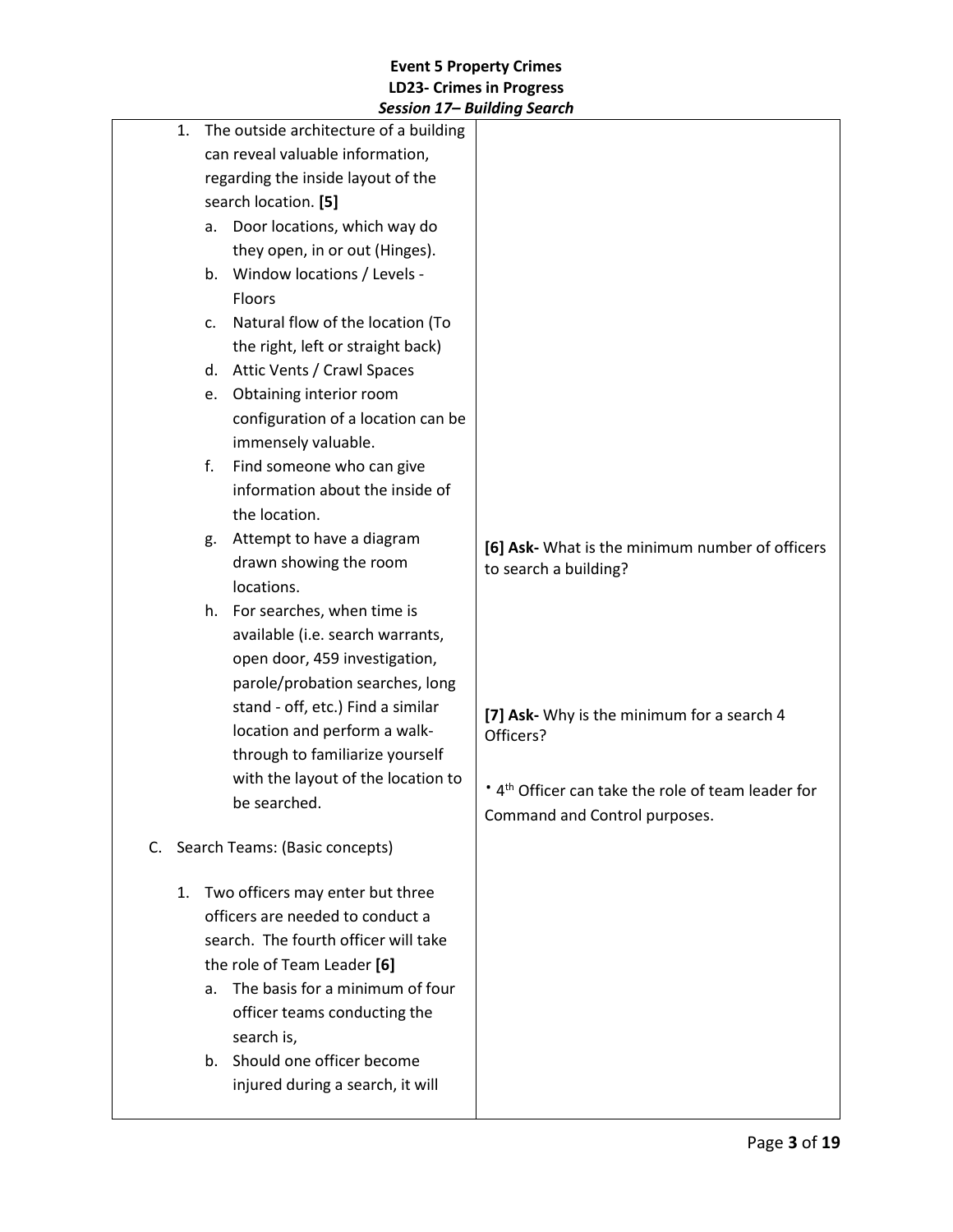|    | session 17 Dununiy seuren           |                                    |
|----|-------------------------------------|------------------------------------|
|    | take at least 2 officers to         |                                    |
|    | effectively execute an officer      |                                    |
|    | rescue. [7]                         |                                    |
| c. | Officer rescues are proven as an    |                                    |
|    | effective manner of extracting an   |                                    |
|    | injured officer from a hostile      |                                    |
|    | location.                           |                                    |
|    | d. Four officer teams are standard  |                                    |
|    | when performing building            |                                    |
|    | searches.                           |                                    |
|    | 1) Primary Cover Officer            |                                    |
|    | Searching Officer<br>2)             |                                    |
|    | Team Leader<br>3)                   | [8] Ask- What are the Team Leaders |
|    | Trailer<br>4)                       | responsibilities?                  |
|    | e. Primary Cover Officer is         |                                    |
|    | responsible for providing cover     |                                    |
|    | for a Searching Officer and         |                                    |
|    | covering - Areas of Concern.        |                                    |
|    | Additionally, the Primary Cover is  |                                    |
|    | also responsible for assisting with |                                    |
|    | the search of a location and        |                                    |
|    | locating potential suspects.        |                                    |
|    | <b>NOTE: Roles may change</b>       |                                    |
|    | between the initial Search          |                                    |
|    | Officer, Trailer and Primary Cover  |                                    |
|    | Officer. BE FLEXIBLE.               |                                    |
| f. | The Searching Officer is            |                                    |
|    | responsible for conducting a        |                                    |
|    | search of the location to locate    |                                    |
|    | potential suspects.                 |                                    |
| g. | Team Leader is responsible for      |                                    |
|    | forming the team, providing         |                                    |
|    | guidance and Command and            |                                    |
|    | Control during the search.          |                                    |
|    | Additionally, the Team Leader       |                                    |
|    | will make sure that all areas of    |                                    |
|    | concern/areas of responsibility     |                                    |
|    | are covered and searched, while     |                                    |
|    | ensuring that no areas are left     |                                    |
|    | unsearched. [8]                     |                                    |
|    |                                     |                                    |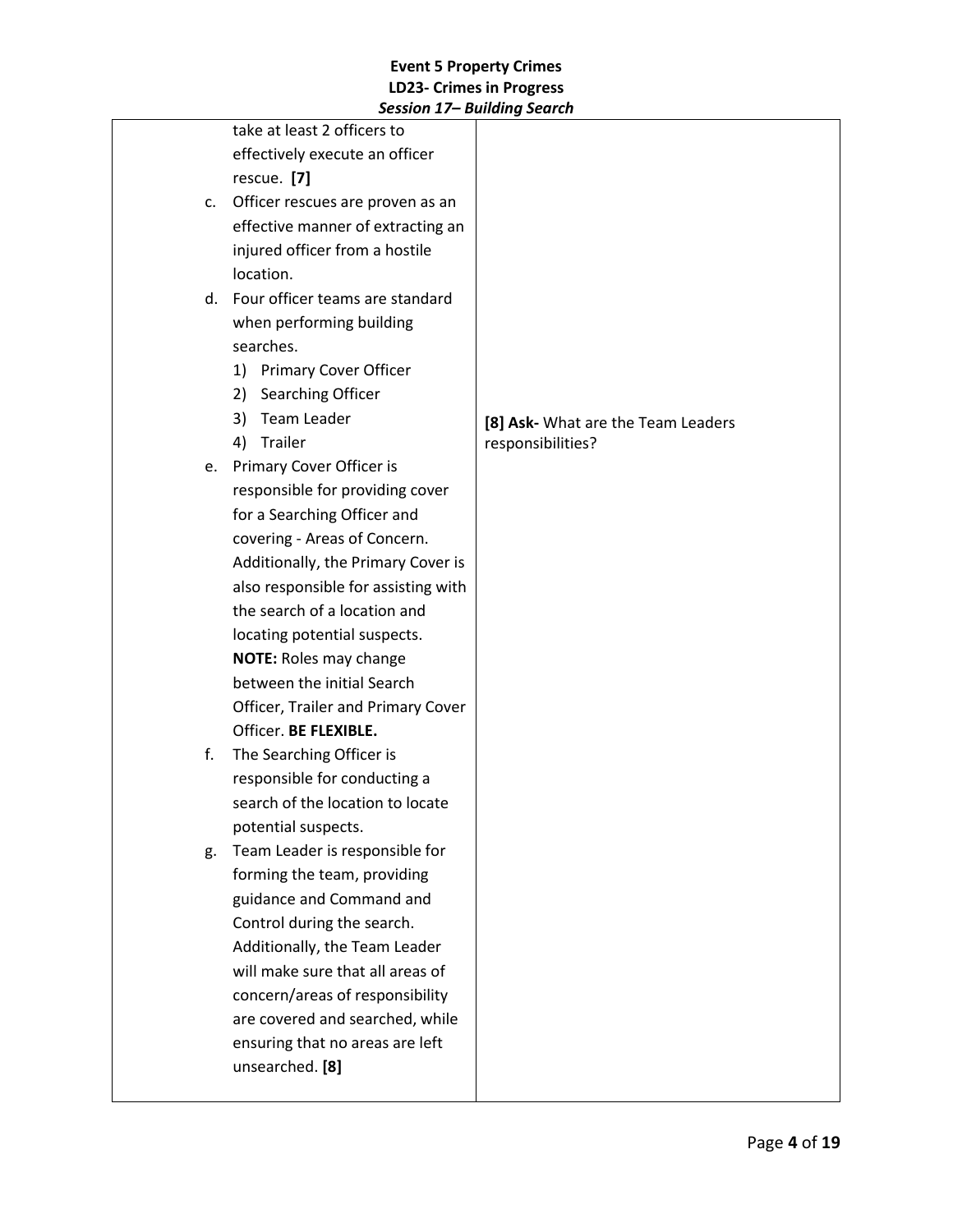|                              |    |                                            | scssion 17 Dununiy Scuren                             |
|------------------------------|----|--------------------------------------------|-------------------------------------------------------|
|                              |    | The Trailer Officer provides cover<br>h.   | [9] Ask- Why do we announce our presence?             |
|                              |    | during the search, or can fill in for      |                                                       |
|                              |    | any of the officers involved in the        |                                                       |
|                              |    | search.                                    |                                                       |
|                              |    |                                            |                                                       |
|                              |    | D. Announcements:                          |                                                       |
|                              |    |                                            |                                                       |
|                              |    | 1. Knock and Notice - Used to identify     |                                                       |
|                              |    | your presence and intent [9]               |                                                       |
|                              |    | 2. Can help de-escalate a situation        |                                                       |
|                              |    | Telephone (Landline or Cellphone)<br>3.    |                                                       |
|                              |    | Vehicle P/A<br>4.                          |                                                       |
|                              |    | Loud Voice<br>5.                           |                                                       |
|                              |    |                                            |                                                       |
|                              |    | Key learning points                        |                                                       |
|                              |    | Minimum number of officers needed to       |                                                       |
|                              |    | search                                     |                                                       |
|                              |    | Search team responsibilities               |                                                       |
|                              |    |                                            | [10] Ask- When officers initiate a search, what       |
|                              |    | III. RULES TO LIVE BY                      | are the officers searching and what are they          |
|                              |    |                                            | searching for?                                        |
|                              |    | A. When officers initiate the search of a  |                                                       |
|                              |    | location for a suspect, they are not only  |                                                       |
|                              |    | searching for the suspect, but also areas  | [11] Ask- What are these areas called?                |
|                              |    | that the suspect may be hiding. [10]       |                                                       |
|                              | В. | These areas are considered Areas of        |                                                       |
|                              |    | Concern. [11]                              |                                                       |
|                              |    | C. Officers must identify Areas of Concern |                                                       |
|                              |    | as they come upon them during a            |                                                       |
|                              |    | building search.                           |                                                       |
|                              |    | There are three rules concerning<br>1.     |                                                       |
|                              |    | Areas of Concern.                          |                                                       |
|                              |    |                                            |                                                       |
|                              |    | 2. Officers shall utilize one of the       |                                                       |
|                              |    | following methods, before moving           | [12] Ask- Officers shall do one of three things       |
|                              |    | past an Area of Concern. [12]              | before moving past an Area of Concern?                |
|                              |    | Clear it<br>а.                             |                                                       |
|                              |    | Cover it<br>b.                             |                                                       |
|                              |    | Secure it<br>c.                            | [13] Ask- Are corners considered Areas of<br>Concern? |
|                              |    | D. All corners inside of a location can be | . Answer = Depends on if the corner is clear or       |
|                              |    | considered or recognized as Areas of       | obstructions are obscuring the officer's view.        |
| Concern, until cleared. [13] |    |                                            |                                                       |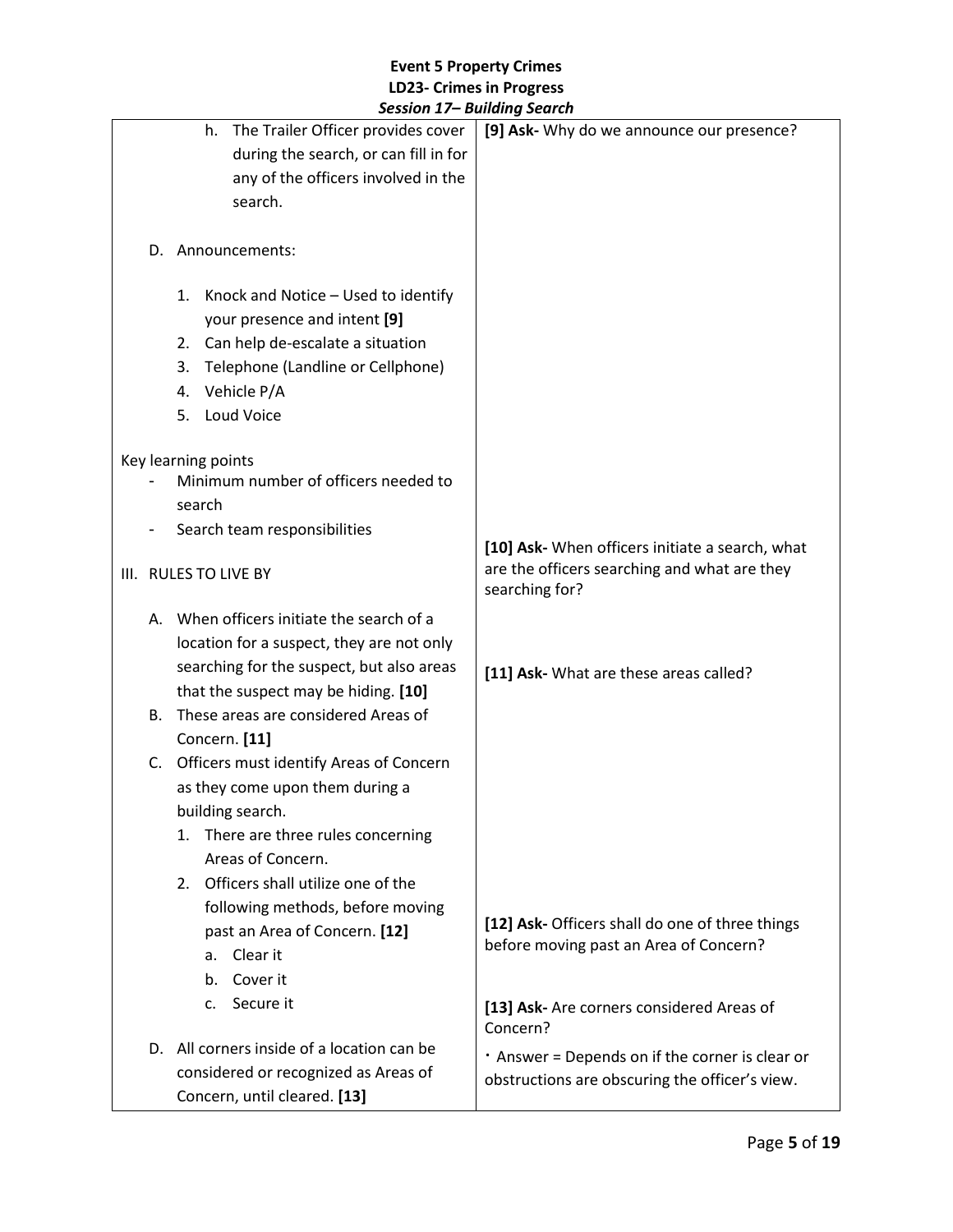|    | 1. The systematic use of proper<br>searching techniques will enable<br>officers to locate a suspect inside of a<br>location, without giving the suspect<br>an opportunity to injure them. [14]<br>2. Officers should always employ the<br>basic concepts. [15]<br>Look and listen first<br>a.<br>Mirror (If available - strongly<br>b.<br>encouraged)<br>Slice the angle (Pie) wherever<br>c.<br>feasible<br>d. Quick Peek (If warranted) | [14] Ask- What is the importance of a systematic<br>search?<br>[15] Ask- What are some searching techniques? |
|----|-------------------------------------------------------------------------------------------------------------------------------------------------------------------------------------------------------------------------------------------------------------------------------------------------------------------------------------------------------------------------------------------------------------------------------------------|--------------------------------------------------------------------------------------------------------------|
| Ε. | During a systematic search, the officer<br>shall stop and listen outside a room/door<br>for any suspect movement. This is done<br>before performing the search techniques.                                                                                                                                                                                                                                                                |                                                                                                              |
| F. | Officers should Mirror a point of entry<br>prior to exposing themselves and<br>attempt to observe any suspects (i.e.<br>suspect(s) lying in wait to ambush<br>officers), when feasible. Use the full<br>length of the mirror when starting a<br>search at each search point - when<br>feasible.                                                                                                                                           |                                                                                                              |
|    | G. Slice the angle (Pie) on any door where                                                                                                                                                                                                                                                                                                                                                                                                | [16] Ask- How far should we slice the "pie?"                                                                 |
|    | the technique is feasible<br>H. After slicing the angle (no more than 90<br>degrees - approximately) the officer can<br>return to the door frame and Mirror<br>and/or Quick Peek before making entry.<br>$[16]$                                                                                                                                                                                                                           | [16] Ask- Why do we Mirror before slicing the pie<br>or quick peek, when feasible?                           |
|    | IV. ANGLES                                                                                                                                                                                                                                                                                                                                                                                                                                |                                                                                                              |
| А. | Officers need to be aware of not placing<br>themselves into an exposed/vulnerable<br>area by disregarding the angles that<br>come into play during a stealth search.                                                                                                                                                                                                                                                                      |                                                                                                              |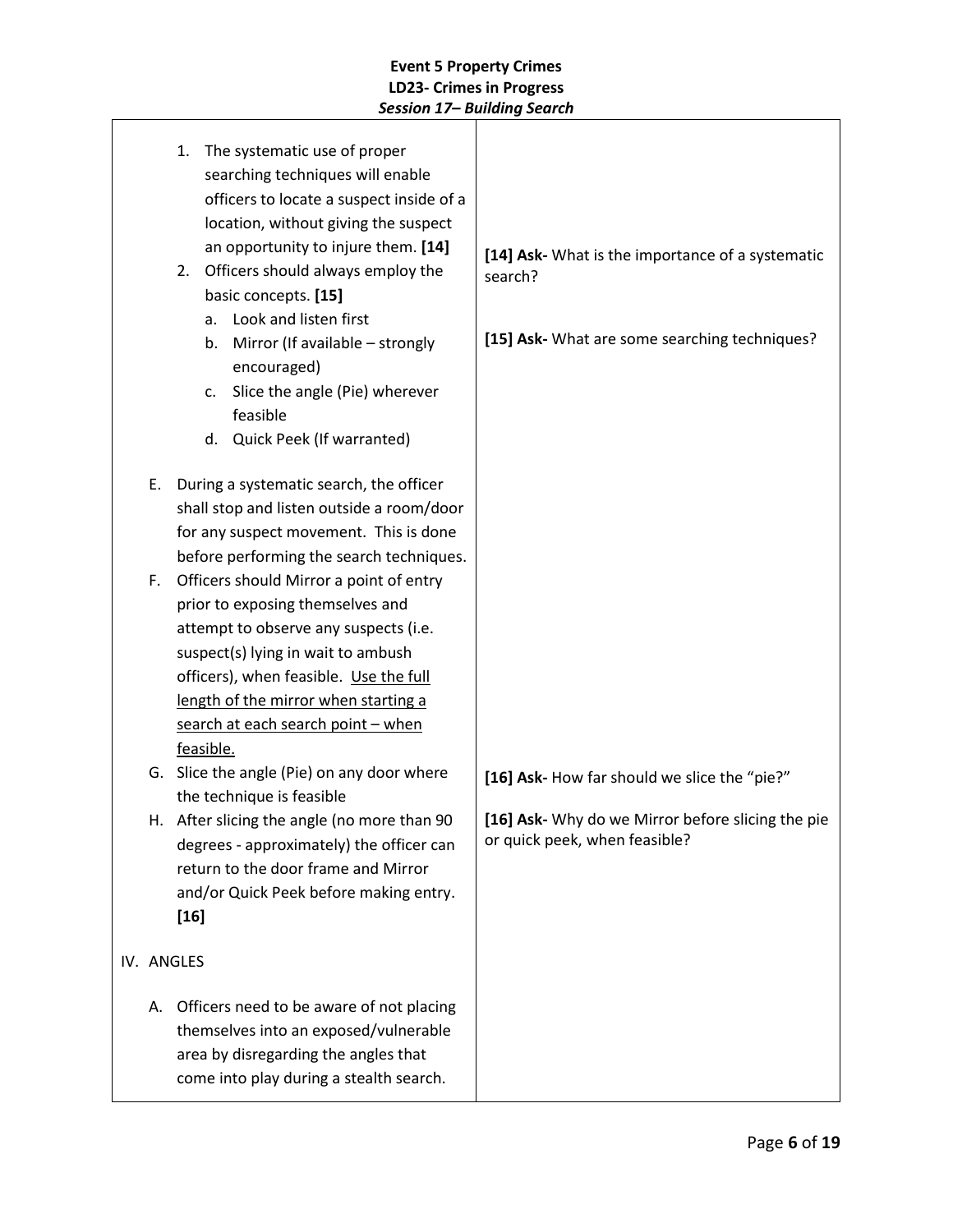|    |    | session 17– building search                                                                                                                                                                              |                                                                              |
|----|----|----------------------------------------------------------------------------------------------------------------------------------------------------------------------------------------------------------|------------------------------------------------------------------------------|
|    |    | Adjusting movements of the search,<br>1.<br>officers must be in sequence with<br>areas being covered by other officers.                                                                                  |                                                                              |
|    |    | 2. This will keep officers from moving<br>into an area where a suspect would<br>be able to attack the officer.                                                                                           | [17] Ask- Why is it important to quickly get<br>through a doorway?           |
|    | В. | One of the greatest dangers while<br>searching is not being cognizant of an                                                                                                                              |                                                                              |
|    |    | angle working against an officer, and to<br>the suspect's advantage.                                                                                                                                     | [18] Ask- What are the three types of entries?                               |
| V. |    | <b>ENTRIES</b>                                                                                                                                                                                           | [19] Ask- How many officers to enter a room?                                 |
|    | А. | The entry into a location can be a very<br>dangerous time for officers. Doorways<br>have long been referred to as "The Fatal<br>Funnel." Officers need to make entries<br>using several techniques. [17] |                                                                              |
|    |    | Crisscross [18]<br>1.                                                                                                                                                                                    |                                                                              |
|    |    | <b>Button Hook</b><br>2.<br>3.<br>Linear (hallways or narrow areas)                                                                                                                                      |                                                                              |
|    | В. | Room entries shall be completed by a<br>minimum of two officers. [19]                                                                                                                                    |                                                                              |
|    |    | Never allow less than two officers to<br>1.<br>enter a room.<br>Flexibility is a must always.<br>2.<br>If a room were so small that two<br>3.                                                            |                                                                              |
|    |    | officers would cause congestion<br>inside the area, then one officer<br>enters while the other covers from<br>the doorway.                                                                               |                                                                              |
|    |    | 4. Although two officers may be the<br>minimum, most larger rooms will<br>require 3 or more to adequately<br>cover and clear all areas of concern.                                                       | [20] Ask- Why is it tactically unsafe to use two or<br>more points of entry? |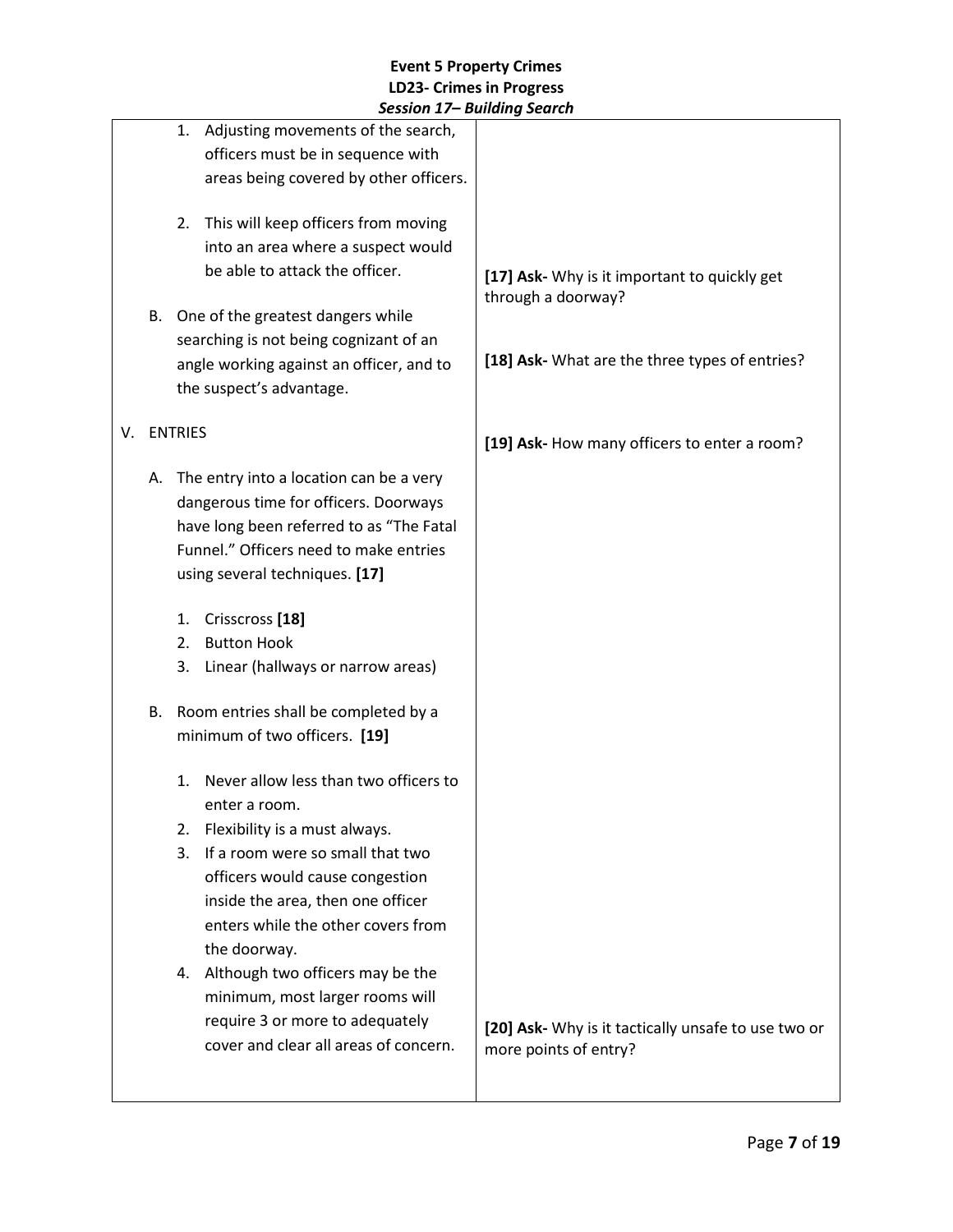|    | JESSIUII 17– DUIIUIIIY JEUIUII              |                                                                                                 |
|----|---------------------------------------------|-------------------------------------------------------------------------------------------------|
|    | C. It is imperative that only one entrance  |                                                                                                 |
|    | point is utilized during the search.        |                                                                                                 |
|    | It is recommended for teams to have<br>1.   |                                                                                                 |
|    | an alternate entry point planned,           |                                                                                                 |
|    | should the first point of entry fail.       |                                                                                                 |
|    | It is tactically unsafe to use two or<br>2. |                                                                                                 |
|    | more points of entry, simultaneously        |                                                                                                 |
|    | on the same floor.                          |                                                                                                 |
|    | Officers can mistakenly come into<br>3.     |                                                                                                 |
|    | contact with each other during the          |                                                                                                 |
|    | search. [20]                                |                                                                                                 |
| D. | Officers need to visually sweep an area     | [21] Ask- Why is it important to visually sweep<br>the corner first upon entering the location? |
|    | upon entering.                              |                                                                                                 |
|    | The visual sweep should always be:<br>1.    |                                                                                                 |
|    | Corner<br>a.                                |                                                                                                 |
|    | Center<br>b.                                |                                                                                                 |
|    | Up and Down<br>C.                           |                                                                                                 |
|    | d. These rules are in place to ensure       |                                                                                                 |
|    | that an officer does a complete             |                                                                                                 |
|    | visual sweep of the entered                 |                                                                                                 |
|    | room.                                       | [22] Ask- What are some ways to communicate                                                     |
|    | While conducting these<br>e.                | inside the location?                                                                            |
|    | maneuvers, officers should                  |                                                                                                 |
|    | remember to keep their head up              |                                                                                                 |
|    | and muzzle down, to avoid                   | The instructor will demonstrate the hand signals.                                               |
|    | blocking their full field of view.          |                                                                                                 |
|    | $[21]$                                      |                                                                                                 |
|    |                                             |                                                                                                 |
|    | VI. COMMUNICATIONS INSIDE THE LOCATION      |                                                                                                 |
|    | A. Communications between officers          |                                                                                                 |
|    | conducting a building search is a key       |                                                                                                 |
|    | element in the successful conclusion of     |                                                                                                 |
|    | the search.                                 |                                                                                                 |
|    | Officers need to communicate by use<br>1.   |                                                                                                 |
|    | of hand signals if possible and             |                                                                                                 |
|    | verbally if necessary. [22]                 |                                                                                                 |
|    | Hand signals need to be established<br>2.   |                                                                                                 |
|    | and understood by all Officers              |                                                                                                 |
|    | involved in the search.                     |                                                                                                 |
|    |                                             |                                                                                                 |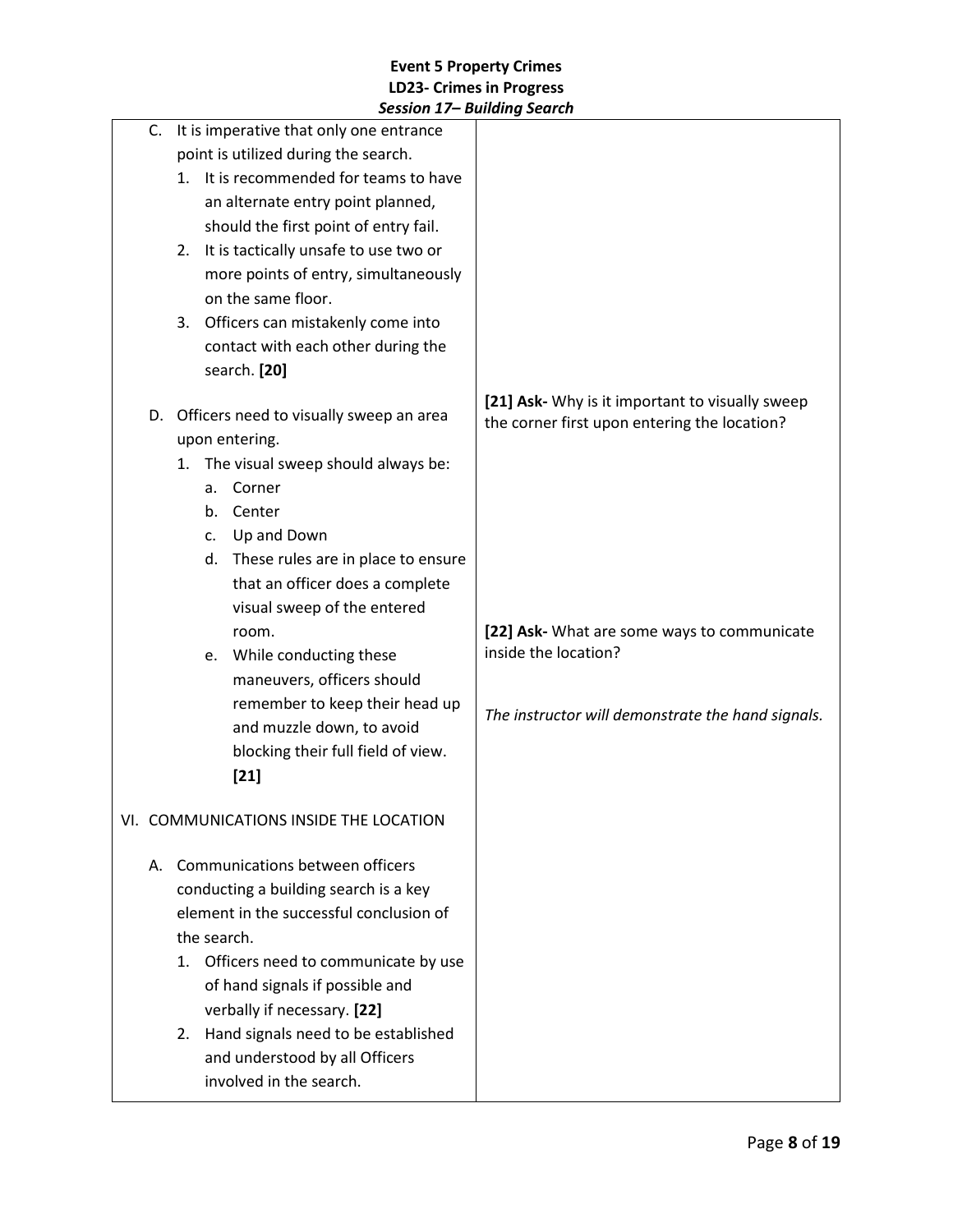| Suspect - Support hand open<br>a.               |                                                   |
|-------------------------------------------------|---------------------------------------------------|
| wide flaring all fingers pointed in             |                                                   |
| direction of suspect.                           |                                                   |
| Cover - Sweeping of the support<br>b.           | The instructor will review the drawing and        |
| hand over the head in a back and                | exhibiting policy with the class.                 |
| forth manner followed by the                    |                                                   |
| pointing of a finger in the                     |                                                   |
| direction, or at the object needed              |                                                   |
| to be covered.                                  |                                                   |
| Stop - A closed fist (support<br>c.             |                                                   |
| hand) held up near the face.                    |                                                   |
| To gain the attention of the team<br>d.         |                                                   |
| - Snapping of the fingers (support              |                                                   |
| hand).                                          |                                                   |
| Follow - Support hand - Open<br>e.              |                                                   |
| palm, arm moved in a circular                   |                                                   |
| motion at the elbow.                            |                                                   |
|                                                 |                                                   |
| VII. WEAPON POSITIONING                         |                                                   |
|                                                 |                                                   |
| A. It should be clearly understood that         |                                                   |
| building searches are a high-risk               |                                                   |
| situation.                                      |                                                   |
| Officers will normally have their<br>1.         |                                                   |
| firearm drawn from their holsters               |                                                   |
| since a search for the suspect has the          |                                                   |
| possibility of escalating into a use of         |                                                   |
| deadly force situation.                         | [23] Ask- What are the four firearms Basic Safety |
| 2. Proper weapons handling during the<br>Rules? |                                                   |
| search is paramount to officer safety.          |                                                   |
| For example, the Searching Officer              |                                                   |
| may, briefly, conduct a search with             |                                                   |
| his/her firearm holstered while the             |                                                   |
| Primary Cover Officer covers the                |                                                   |
| Searching Officer, i.e. mirroring,              |                                                   |
| lifting bed, moving furniture, opening          |                                                   |
| doors.                                          |                                                   |
| Officers should remember to keep<br>3.          |                                                   |
| their head up and muzzle down, to               |                                                   |
| avoid blocking their full field of view,        |                                                   |
| as suspects often hide in low places.           |                                                   |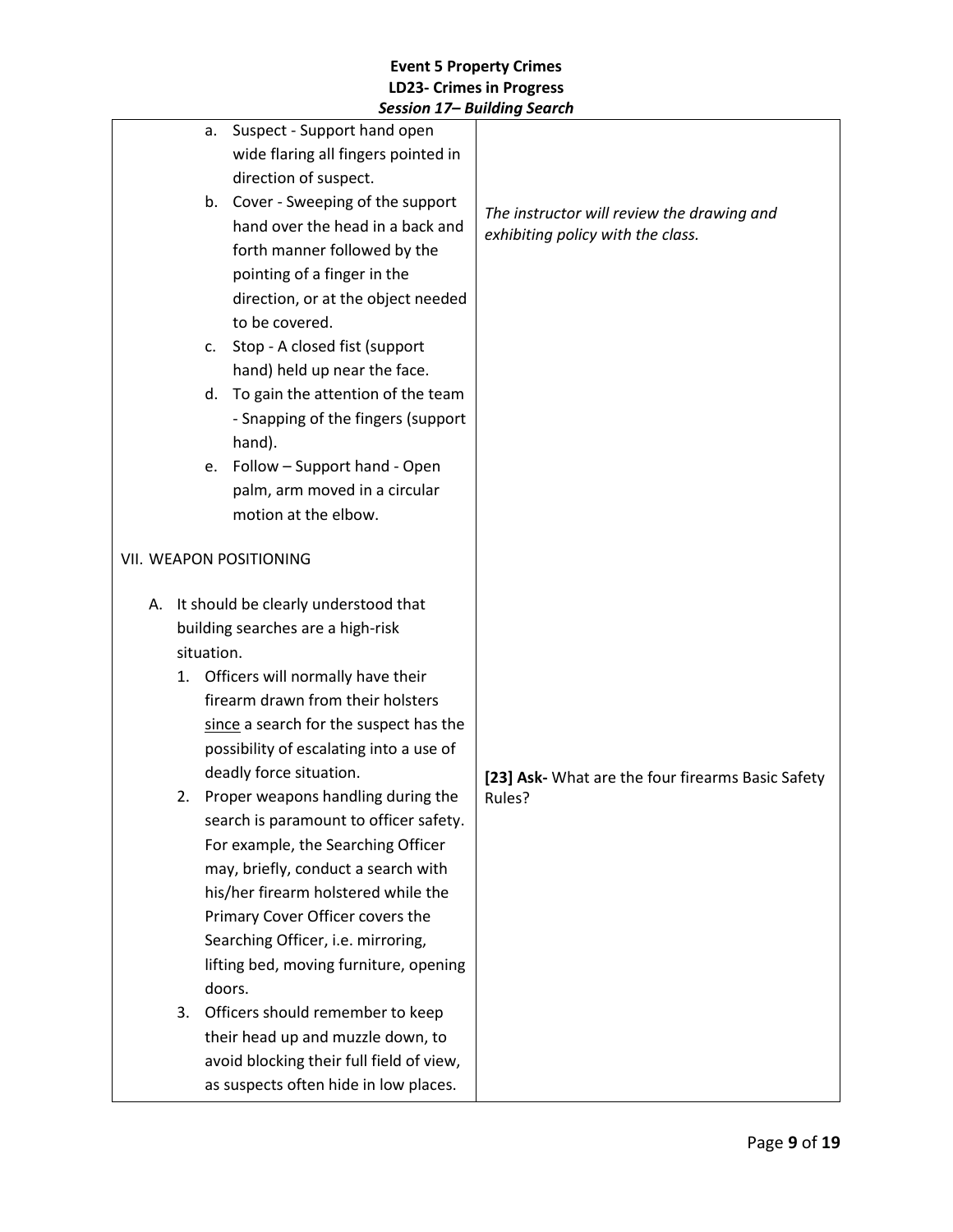| 4. Several key elements to safe and |                                  |                                                            |                                                                                                     |
|-------------------------------------|----------------------------------|------------------------------------------------------------|-----------------------------------------------------------------------------------------------------|
|                                     | proper weapons handling include  |                                                            |                                                                                                     |
|                                     | $[23]$                           |                                                            |                                                                                                     |
|                                     | All guns are always loaded<br>a. |                                                            | [24] Ask- Weapons handling should be restricted                                                     |
|                                     |                                  | Never allow the muzzle to cover<br>b.                      | to the Officers primary hand unless?                                                                |
|                                     |                                  | anything you are not willing to                            |                                                                                                     |
|                                     |                                  | shoot.                                                     |                                                                                                     |
|                                     |                                  | Keep your finger off the trigger<br>c.                     |                                                                                                     |
|                                     |                                  | until your sights are aligned on                           |                                                                                                     |
|                                     |                                  | the target and you intend to                               |                                                                                                     |
|                                     |                                  | shoot                                                      |                                                                                                     |
|                                     |                                  | Be sure of your target<br>d.                               |                                                                                                     |
|                                     |                                  | If an Officer moves in front of<br>e.                      |                                                                                                     |
|                                     |                                  | your weapon, depress the muzzle                            |                                                                                                     |
|                                     |                                  | until the Officer is clear of your                         |                                                                                                     |
|                                     |                                  | muzzle.                                                    |                                                                                                     |
|                                     |                                  | f.<br>Weapons handling should be                           |                                                                                                     |
|                                     |                                  | restricted to the Officers primary                         |                                                                                                     |
|                                     |                                  | hand unless the Officer is                                 |                                                                                                     |
|                                     |                                  | competent with their off hand or                           |                                                                                                     |
|                                     |                                  | they are injured. [24]                                     |                                                                                                     |
|                                     |                                  | When using a flashlight, Officers<br>g.                    |                                                                                                     |
|                                     |                                  | should utilize the Harries,                                |                                                                                                     |
|                                     |                                  | Chapman technique or Pistol<br>with attached light (PWAL). |                                                                                                     |
|                                     |                                  |                                                            | [25] Ask- What are the hazards of silhouetting an                                                   |
| <b>VIII.LIGHTING</b>                |                                  |                                                            | officer with your light?                                                                            |
|                                     |                                  |                                                            |                                                                                                     |
|                                     |                                  | A. Lighting is a key element in a successful               |                                                                                                     |
|                                     |                                  | search.                                                    |                                                                                                     |
|                                     |                                  | 1. Officers must be able to see clearly to                 |                                                                                                     |
|                                     |                                  | ensure they are not missing a hidden                       |                                                                                                     |
|                                     |                                  | suspect's location.                                        |                                                                                                     |
|                                     | 2.                               | The proper use of lights can make an                       |                                                                                                     |
|                                     |                                  | officer's task much easier and safer.                      |                                                                                                     |
|                                     | 3.                               | Improper use of lighting can place an                      |                                                                                                     |
|                                     |                                  | officer in a position of disadvantage                      |                                                                                                     |
|                                     |                                  | without the officer realizing the                          |                                                                                                     |
|                                     |                                  | danger.                                                    | [26] Ask- What is the advantage of placing light in<br>the face of a suspect in a dark environment? |
|                                     |                                  | Lights in front of an officer with<br>a.                   |                                                                                                     |
|                                     |                                  | darkness behind.                                           |                                                                                                     |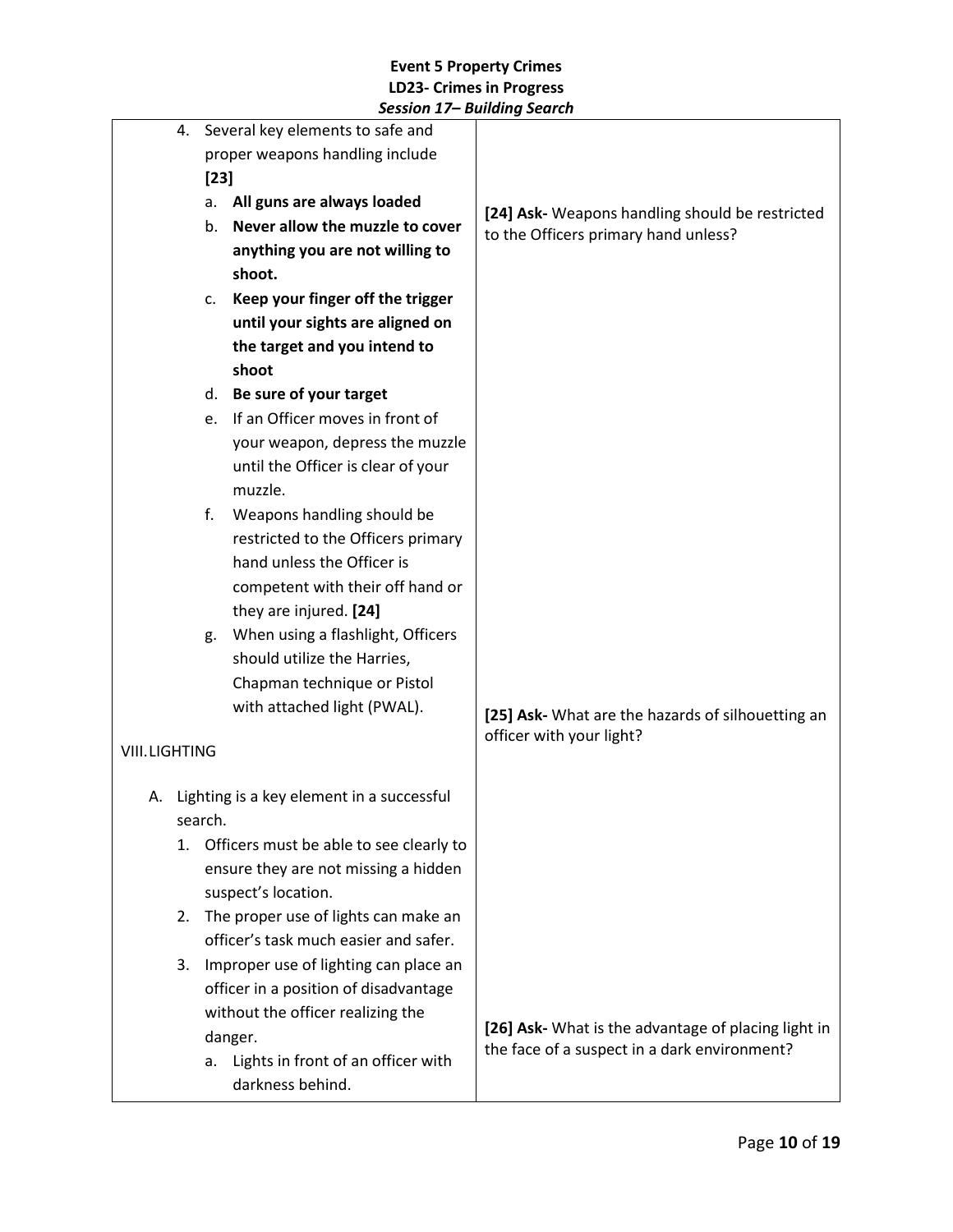|    |                     | Session 17– Bullaing Search                |                                                 |
|----|---------------------|--------------------------------------------|-------------------------------------------------|
|    | b.                  | Never silhouette an officer with           |                                                 |
|    |                     | your light. [25]                           |                                                 |
|    | c.                  | Avoid turning your light off in a          |                                                 |
|    |                     | dark environment.                          |                                                 |
|    | d.                  | Darkness is a suspect's friend.            |                                                 |
|    |                     | Light is his/her enemy.                    |                                                 |
|    | e.                  | Lighting placed into the face of a         |                                                 |
|    |                     | suspect in a dark environment              |                                                 |
|    |                     | will place the suspect at a                |                                                 |
|    |                     | disadvantage. The suspect may              |                                                 |
|    |                     | be unable to see the officer               |                                                 |
|    |                     | behind the beam of light. [26]             |                                                 |
|    | f.                  | Refrain from placing your light            | [27] Ask- Why is mental preparation a must      |
|    |                     | system in your primary hand.               | during police work?                             |
|    | IX. OFFICER RESCUES |                                            |                                                 |
|    |                     |                                            |                                                 |
| А. |                     | The safety of officers during a search is  |                                                 |
|    |                     | most important.                            |                                                 |
|    |                     | 1. Although officers may do everything     |                                                 |
|    |                     | right, misfortune can occur with one       |                                                 |
|    |                     | of the officers involved in the search     |                                                 |
|    |                     | becoming injured by a suspect.             | (Demonstrate an officer down rescue Learning    |
|    | 2.                  | Officers need to be prepared to deal       | Activity 2)                                     |
|    |                     | with these situations in a tactically      |                                                 |
|    |                     | competent manner.                          |                                                 |
| В. |                     | "The body will readily go where the mind   |                                                 |
|    |                     | has already been" mental preparation is    |                                                 |
|    | a must. [27]        |                                            | [28] Ask- Why do we search with a minimum of    |
|    |                     |                                            | three officers?                                 |
|    |                     | 1. An officer knowing what they must       |                                                 |
|    |                     | do in a critical incident is going to      |                                                 |
|    |                     | react much quicker and with greater        |                                                 |
|    |                     | precision, compared to an officer          |                                                 |
|    |                     | who is totally unprepared.                 |                                                 |
|    |                     |                                            | [29] Ask- What is the definition of Cover Fire? |
|    |                     | C. Officer rescues need to be performed in |                                                 |
|    |                     | the following manner. [23.IV.A.5]          |                                                 |
|    |                     | 1. As an officer goes down, the officer    |                                                 |
|    |                     | closest yells out the officer's name       |                                                 |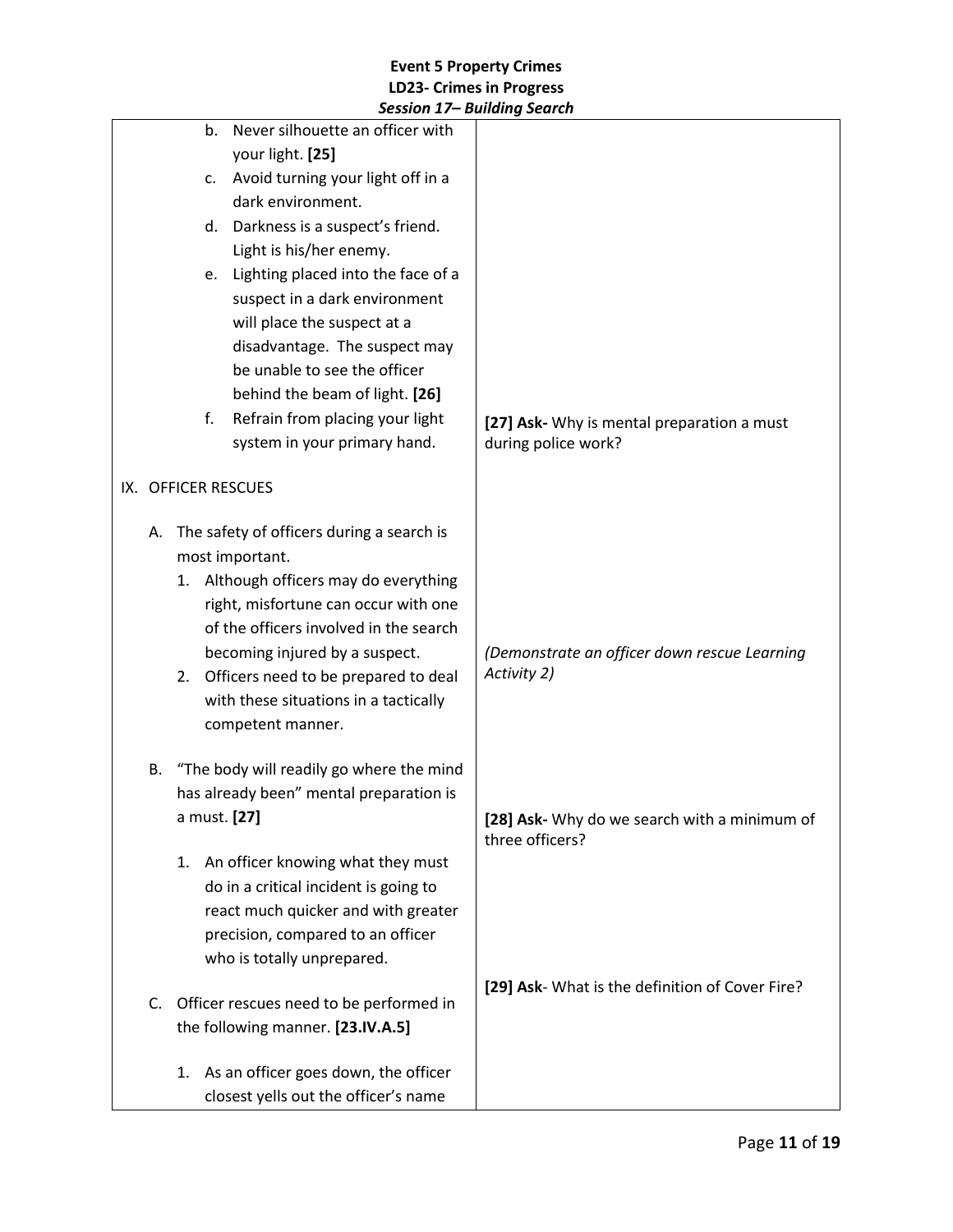|                                               | JESSIUII 17 – Duiluilly JEULUI           |                                                                         |
|-----------------------------------------------|------------------------------------------|-------------------------------------------------------------------------|
|                                               | yelling (Smith is down, Smith is         |                                                                         |
| down) or "Officer Down!". [28]                |                                          |                                                                         |
| The officer closest to the downed<br>2.       |                                          |                                                                         |
| officer then moves in front or to a           |                                          |                                                                         |
|                                               | tactically superior position in relation |                                                                         |
|                                               | to the downed officer. If the downed     |                                                                         |
|                                               | officer, or other persons remain in      |                                                                         |
|                                               | immediate danger from death or           |                                                                         |
|                                               | serious bodily injury, the cover officer |                                                                         |
|                                               | may employ cover fire to aid with the    |                                                                         |
|                                               | rescue of the downed officer. [28]       | [30] Ask- Why is it important for the rescue<br>officer to communicate? |
| 3.                                            | Cover fire is "controlled and            |                                                                         |
|                                               | deliberate fire, directed at a life-     |                                                                         |
|                                               | endangering threat, where an Officer     |                                                                         |
|                                               | reasonable believes the threat to be     |                                                                         |
|                                               | located. [29]                            |                                                                         |
|                                               | The cover fire does not have to<br>a.    | [31] - Officers should explain the advantages of                        |
|                                               | be directed specifically at the          | slowing down their rate of fire.                                        |
| suspect, but instead, the specific            |                                          |                                                                         |
| area where the officer believes               |                                          |                                                                         |
|                                               | the suspect is located.                  | [32] Ask- Why should officers always expect to                          |
|                                               | b. Cover fire can be fired through       | find a suspect?                                                         |
|                                               | walls to suppress the suspect's          |                                                                         |
|                                               | assault upon the downed officer.         |                                                                         |
|                                               | The next officer will go to the<br>c.    |                                                                         |
| downed officer, holster, and                  |                                          |                                                                         |
|                                               | physically extract the officer from      |                                                                         |
|                                               | the location. The officer should         |                                                                         |
|                                               | communicate that they are                |                                                                         |
|                                               | moving and that they are out so          |                                                                         |
|                                               | the cover officer is not left in the     |                                                                         |
|                                               | location by himself/herself [30]         |                                                                         |
| Officers utilizing cover fire must fire<br>4. |                                          |                                                                         |
|                                               | in a systematic manner that will         |                                                                         |
|                                               | afford the rescuer the time necessary    | [33] Ask- What are some locations officers can                          |
| for extraction.                               |                                          | take the suspect(s) into custody?                                       |
|                                               | Rate of fire should be controlled<br>a.  |                                                                         |
|                                               | and at a rate that allows the            |                                                                         |
|                                               | officer to maintain accuracy and         |                                                                         |
|                                               | ammo management. [31]                    |                                                                         |
| X. APPREHENDING THE SUSPECT                   |                                          |                                                                         |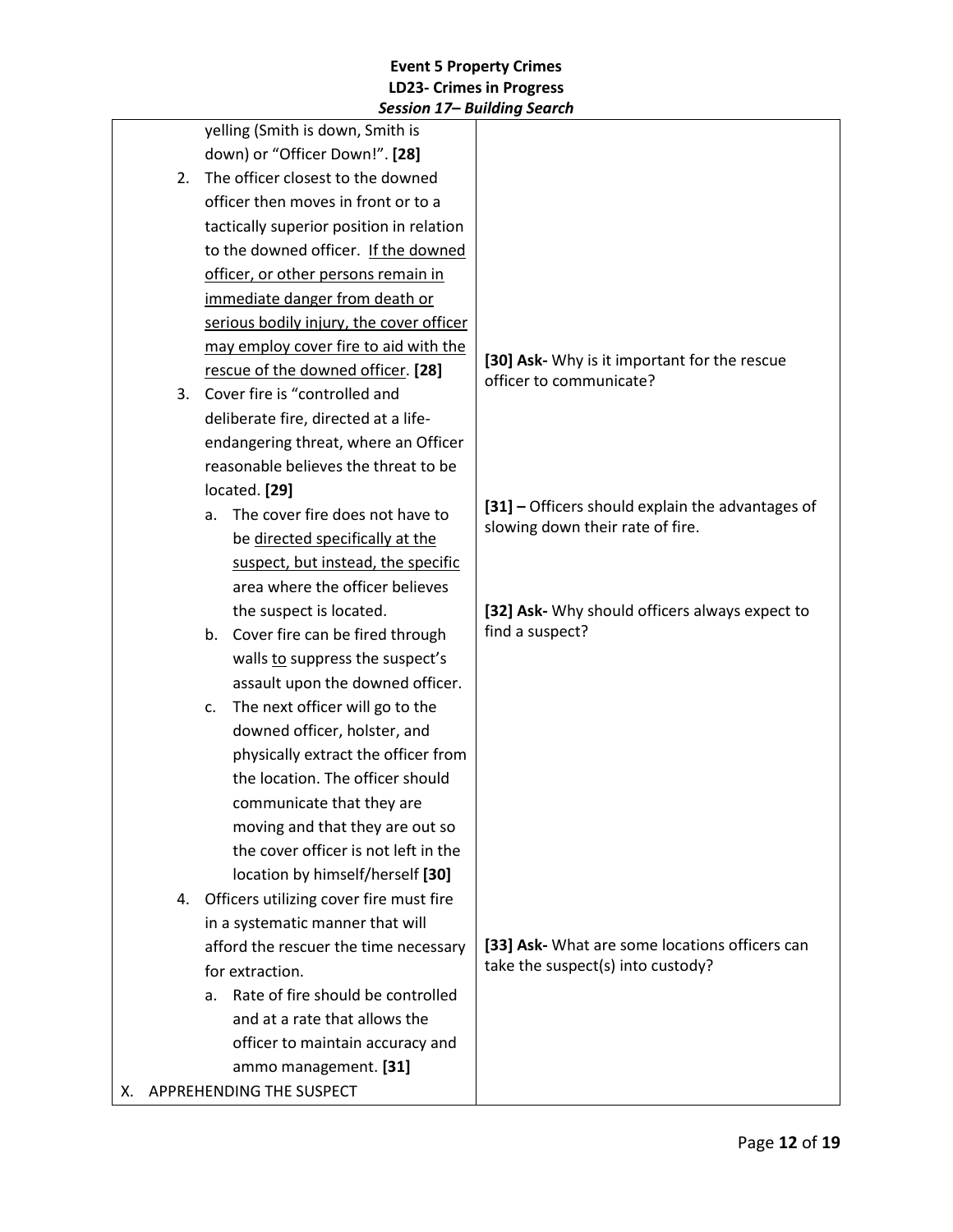| А. |                                                                                                                                  |          | Officers should always expect to find a |                                                  |
|----|----------------------------------------------------------------------------------------------------------------------------------|----------|-----------------------------------------|--------------------------------------------------|
|    | suspect in every corner and behind every                                                                                         |          |                                         |                                                  |
|    |                                                                                                                                  |          | piece of furniture.                     |                                                  |
|    | Using this basic principal, an officer will<br>В.<br>eliminate the element of surprise when<br>they have located a suspect. [32] |          |                                         |                                                  |
|    |                                                                                                                                  |          |                                         |                                                  |
|    |                                                                                                                                  |          |                                         | Why is it important to use proper handcuffing    |
|    |                                                                                                                                  |          | 1. Remember, you must be prepared to    | techniques?                                      |
|    |                                                                                                                                  |          | deal with the suspect once they are     |                                                  |
|    |                                                                                                                                  | located. |                                         |                                                  |
|    | а.                                                                                                                               |          | Always consider secondary               |                                                  |
|    |                                                                                                                                  |          | suspects.                               |                                                  |
|    |                                                                                                                                  |          | b. Control the suspect's hands.         | Why is it important to do a thorough search of   |
|    | c.                                                                                                                               |          | Move the suspect to a location          | the suspect?                                     |
|    |                                                                                                                                  |          | that is advantageous to the             |                                                  |
|    |                                                                                                                                  |          | officers, i.e. an area that has         |                                                  |
|    |                                                                                                                                  |          | been cleared by officers and            |                                                  |
|    |                                                                                                                                  |          | minimizes exposure for officers         |                                                  |
|    |                                                                                                                                  |          | and suspect.                            |                                                  |
|    |                                                                                                                                  |          | d. Consider the best location for       |                                                  |
|    |                                                                                                                                  |          | taking the suspect into custody.        |                                                  |
|    |                                                                                                                                  | 1)       | If there is an area inside of           |                                                  |
|    |                                                                                                                                  |          | the location that has been              |                                                  |
|    |                                                                                                                                  |          | cleared by officers and                 |                                                  |
|    |                                                                                                                                  |          | considered safe, it can be              |                                                  |
|    |                                                                                                                                  |          | used. [33]                              |                                                  |
|    |                                                                                                                                  | 2)       | If you locate a suspect with a          |                                                  |
|    |                                                                                                                                  |          | mirror and you don't believe            |                                                  |
|    |                                                                                                                                  |          | the suspect knows they have             |                                                  |
|    |                                                                                                                                  |          | been located with the mirror,           |                                                  |
|    |                                                                                                                                  |          | (undetected), use hand                  |                                                  |
|    |                                                                                                                                  |          | signals to notify the search            |                                                  |
|    |                                                                                                                                  |          | team.                                   |                                                  |
|    |                                                                                                                                  | 3)       | If you locate a suspect with a          |                                                  |
|    |                                                                                                                                  |          | mirror, and you believe the             |                                                  |
|    |                                                                                                                                  |          | suspect knows they have                 |                                                  |
|    |                                                                                                                                  |          | been found (detected), use              | [34] Ask- Why does one officer search at a time? |
|    |                                                                                                                                  |          | strong verbal commands to               |                                                  |
|    |                                                                                                                                  |          | advise the suspect what to              |                                                  |
|    |                                                                                                                                  |          | do and to also notify the               |                                                  |
|    |                                                                                                                                  |          |                                         |                                                  |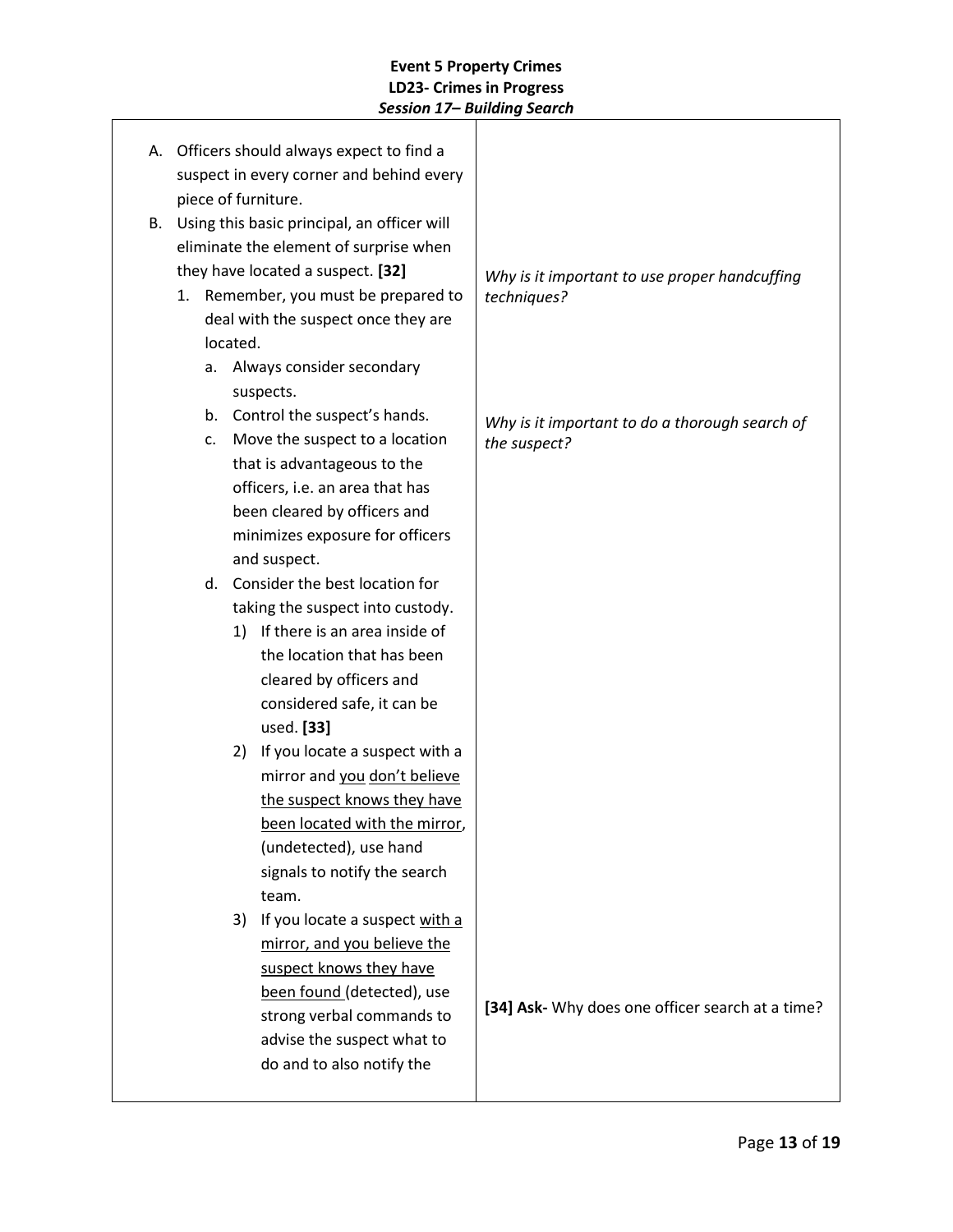|                                            |                                           |          | session 17 – Danamg search                                                               |                                                                                                |
|--------------------------------------------|-------------------------------------------|----------|------------------------------------------------------------------------------------------|------------------------------------------------------------------------------------------------|
|                                            |                                           |          | search team that you've                                                                  |                                                                                                |
|                                            |                                           |          | located the suspect.                                                                     |                                                                                                |
|                                            |                                           |          | 4) If you must take the suspect                                                          |                                                                                                |
|                                            |                                           |          | outside of the location for                                                              |                                                                                                |
|                                            |                                           |          | officer safety, then do so.                                                              |                                                                                                |
|                                            |                                           |          | e. Control the suspect movements.                                                        |                                                                                                |
|                                            |                                           | f.       | Slow their movements down by                                                             |                                                                                                |
|                                            |                                           |          | placing the suspect onto their                                                           |                                                                                                |
|                                            |                                           |          | knees.                                                                                   |                                                                                                |
|                                            |                                           | g.       | Never place a suspect between                                                            |                                                                                                |
|                                            |                                           |          | officers, or pull a suspect past a                                                       | The instructors will demonstrate the three<br>entries, crisscross, button hook and linear. The |
|                                            |                                           |          | covering officer.                                                                        | students will practice the entries.                                                            |
|                                            |                                           | h.       | Handcuff the suspect, search                                                             |                                                                                                |
|                                            |                                           |          | them thoroughly and conduct an                                                           | The instructors will demonstrate Mirroring                                                     |
|                                            |                                           |          | interview.                                                                               | techniques, Slicing the Angle (Pie) and the Quick                                              |
|                                            |                                           | i.       | Resume search.                                                                           | Peek. The instructors will also demonstrate                                                    |
|                                            |                                           | j.       | Complete Investigation.                                                                  | making entry into an open door, addressing a                                                   |
|                                            |                                           |          | closed door and a door that opens outward. The<br>students will practice the techniques. |                                                                                                |
|                                            | XI. ADDITIONAL CONSIDERATIONS             |          |                                                                                          |                                                                                                |
|                                            |                                           |          |                                                                                          | End 2 hours                                                                                    |
|                                            |                                           |          | A. Building Searches are an inherently                                                   |                                                                                                |
|                                            | dangerous task that officers must do      |          |                                                                                          |                                                                                                |
|                                            |                                           | daily.   |                                                                                          | Session 2- 3hrs Students will practice entries and                                             |
|                                            | 1. There are many considerations that     |          |                                                                                          | the different search techniques.                                                               |
|                                            |                                           |          | must be observed before, during and                                                      | Session 3- 2hrs Learning Activity 1                                                            |
|                                            |                                           |          | after the search.                                                                        | Session 4- 2hrs Learning Activity 2 (Officer Down                                              |
| B. "There are no absolutes in tactics, but |                                           |          | Rescue)                                                                                  |                                                                                                |
|                                            | there are things you absolutely must do." |          |                                                                                          | Session 5- 3hrs Learning Activity 3                                                            |
|                                            |                                           |          | 1. Only one officer searches at a time                                                   | Session 6-2hrs Stairwell Searches, Learning                                                    |
|                                            |                                           |          | (avoids confusion). [34]                                                                 | Activity 1,3                                                                                   |
|                                            |                                           | 2.       | Use light to your advantage and                                                          |                                                                                                |
|                                            |                                           |          | realize when light is placing you at a                                                   |                                                                                                |
|                                            |                                           |          | disadvantage.                                                                            |                                                                                                |
|                                            | Key learning points                       |          |                                                                                          |                                                                                                |
|                                            |                                           |          | Avoid entering a location alone                                                          |                                                                                                |
|                                            |                                           |          | Avoid the center of halls and rooms                                                      |                                                                                                |
|                                            |                                           |          | Avoid standing in a doorway                                                              |                                                                                                |
|                                            |                                           |          | Keep noise down to a minimum                                                             |                                                                                                |
|                                            |                                           |          | Stop and listen periodically                                                             |                                                                                                |
|                                            |                                           | Teamwork |                                                                                          |                                                                                                |
|                                            |                                           |          | <b>Command and Control</b>                                                               |                                                                                                |
|                                            |                                           |          |                                                                                          |                                                                                                |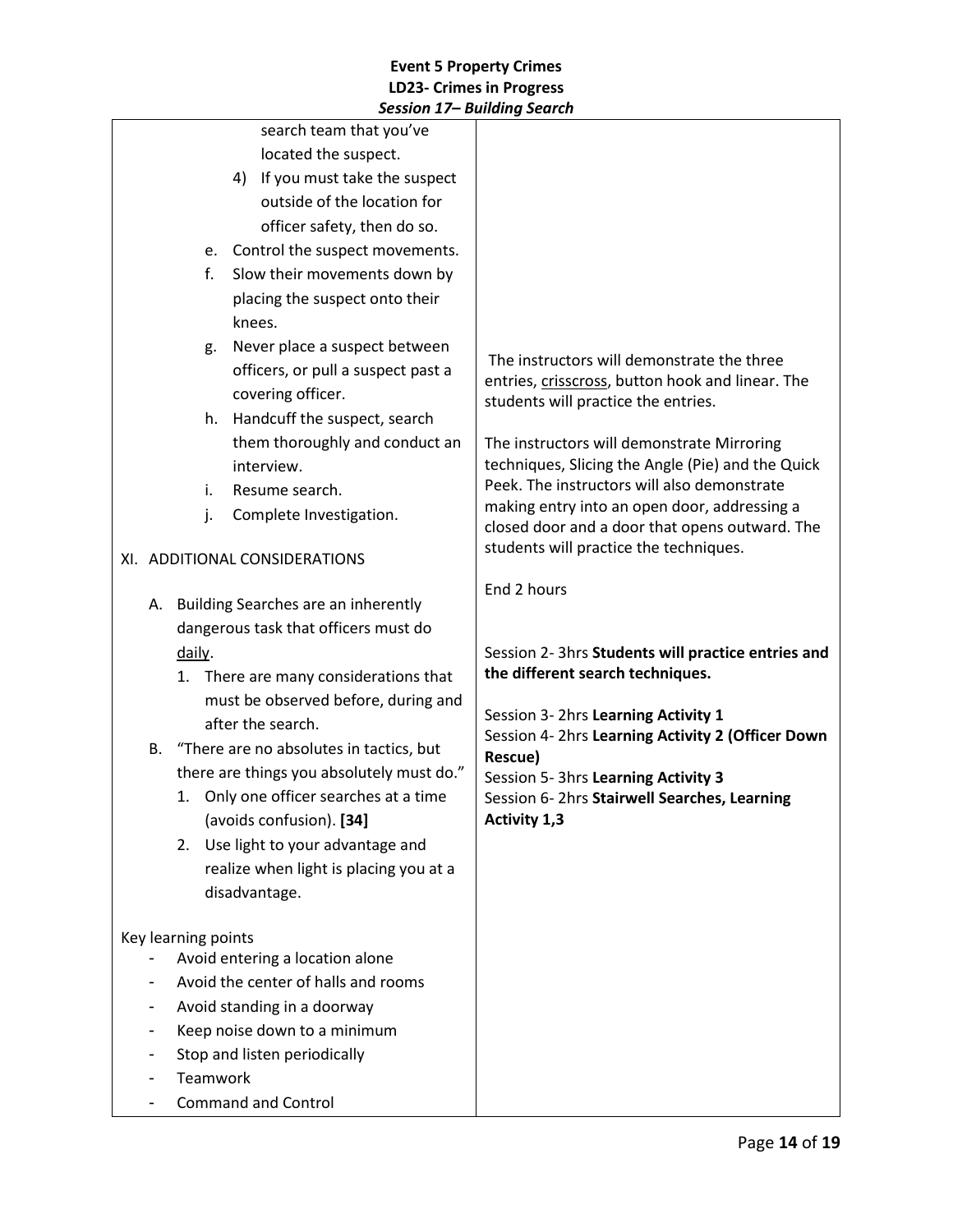| $\sim$ | Take your time, there is no reason to rush $ $ |  |
|--------|------------------------------------------------|--|
|        |                                                |  |
| XII.   |                                                |  |

# **Learning Activity 1- Possible Open Door at 12020 Academy Circle [23.II.C.1,2,3,4,6,7,8,9,10 23.III.A.2]**

**Purpose-** Provide the students with an understanding of search concepts and the knowledge and use of the equipment necessary to conduct a safe search.

**Description-** The suspect will hide under the countertop at 12020 Academy Circle. The suspect will be played by one of the instructors.

Four recruits will be chosen to assume the role of the police officers. The primary unit will receive a radio call of a possible open door at 12020 Academy Circle. The officers will have a call back number and will attempt to contact the PR (Person Reporting). The PR will advise the officers the front door of the residence at 12020 Academy Circle is open. There is no additional information given.

The primary unit will advise dispatch of their code 6 location and communicate any pertinent information. The officers will make a safe approach and observe the front door of the location ajar. The unit will communicate all necessary information including requesting additional resources to contain the building. The officers should utilize the 4 C's (Control, Communicate, Coordinate and Contain). After containing the **location**, the officers will attempt to call out any potential suspects inside of the location using available resources.

The officers will work as a team and use the search methods they were taught. They will enter the location and using the search methods they were taught the officers will locate the suspect hiding under the countertop. The officers will successfully take the suspect into custody using the building search concepts.

(*The time needed to get to the point of extraction and arrest will vary. Completing the scenario successfully will vary in time depending on the students)* 

### Suspect behaviors:

• Cooperative

### **Resources needed:**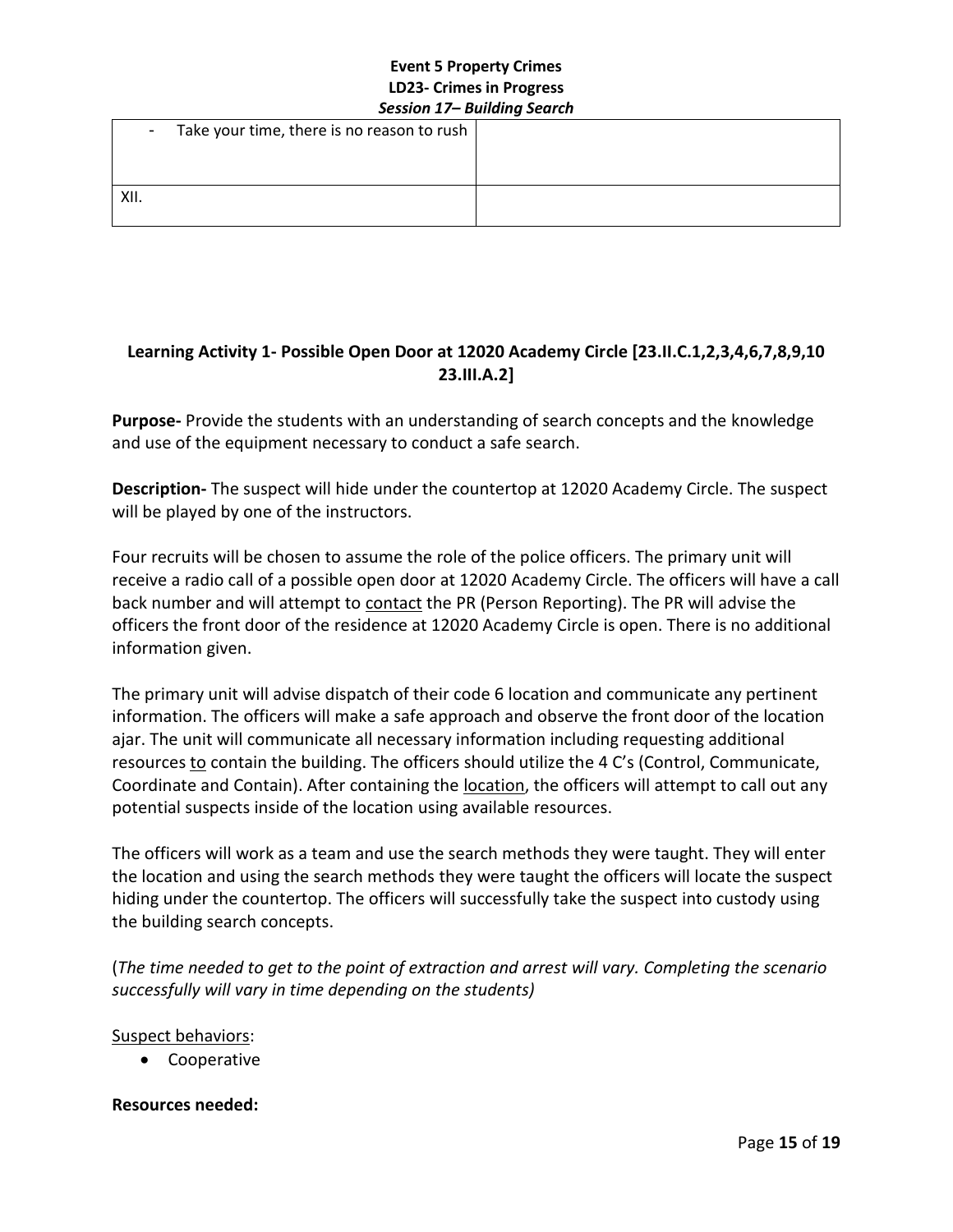- Inert handguns
- Mirror
- Flashlight
- Training radios
- 1 radio for emergency notifications

#### **Key learning points:**

- Communication
- What we do with an Area of Concern (Cover, clear or secure)
- Avoid entering a location alone
- Avoid the center of halls and rooms
- Avoid standing in a doorway
- Keep noise down to a minimum
- Stop and listen periodically
- The importance of teamwork
- The importance of Command and Control
- Take your time, there is no reason to rush

**Time needed:** 15-20 minutes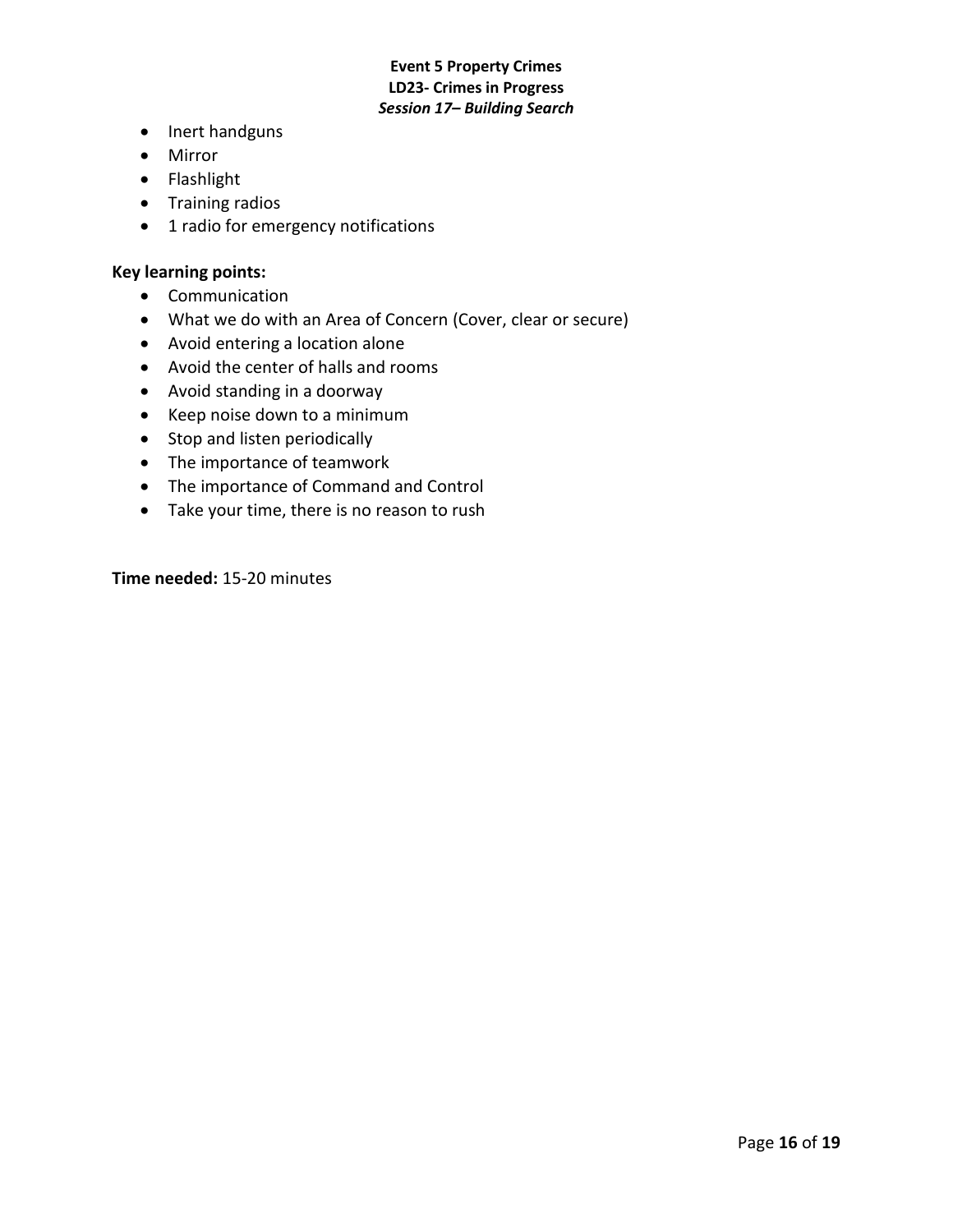# **Learning Activity 2- Officer Down Rescue Demonstration [23.IV.A.5,]**

**Purpose-**The students will understand the proper tactics in performing an Officer Down Rescue. The students will demonstrate an Officer Down Rescue during Building Search Simunitions.

**Description-** Four Recruit Officers will assume the role of officers searching a building in Sit Sim Village (any building). One instructor (role-player) will assume the role of the suspect who will be hiding inside the building. Three officers will enter the building and the suspect will start shooting. One officer will go down simulating he/she had been shot. The officer closest to the downed officer yells out the officer's name ("Jones is down, Jones is down") or "Officer Down!" The officer closest to the downed officer then moves in front or to a tactically superior position in relation to the downed officer and begins firing cover fire. Cover fire shall be directed at the area where the officer knows the suspect is located. The next officer will go to the downed officer and physically extract the officer from the location. He/she shall verbalize they are moving so the officer providing cover fire does not get left inside the building by herself/himself.

### Suspect behaviors:

• Deadly

### **Resources needed:**

• Inert handguns

## **Key learning points:**

- Importance of communication
- The importance of using cover fire
- Rate of fire (Training Purposes = no faster than one round per half second) allowing the rescuer the time necessary for extraction
- The importance of teamwork.
- The importance of Command and Control.

### **Time needed:** 10 minutes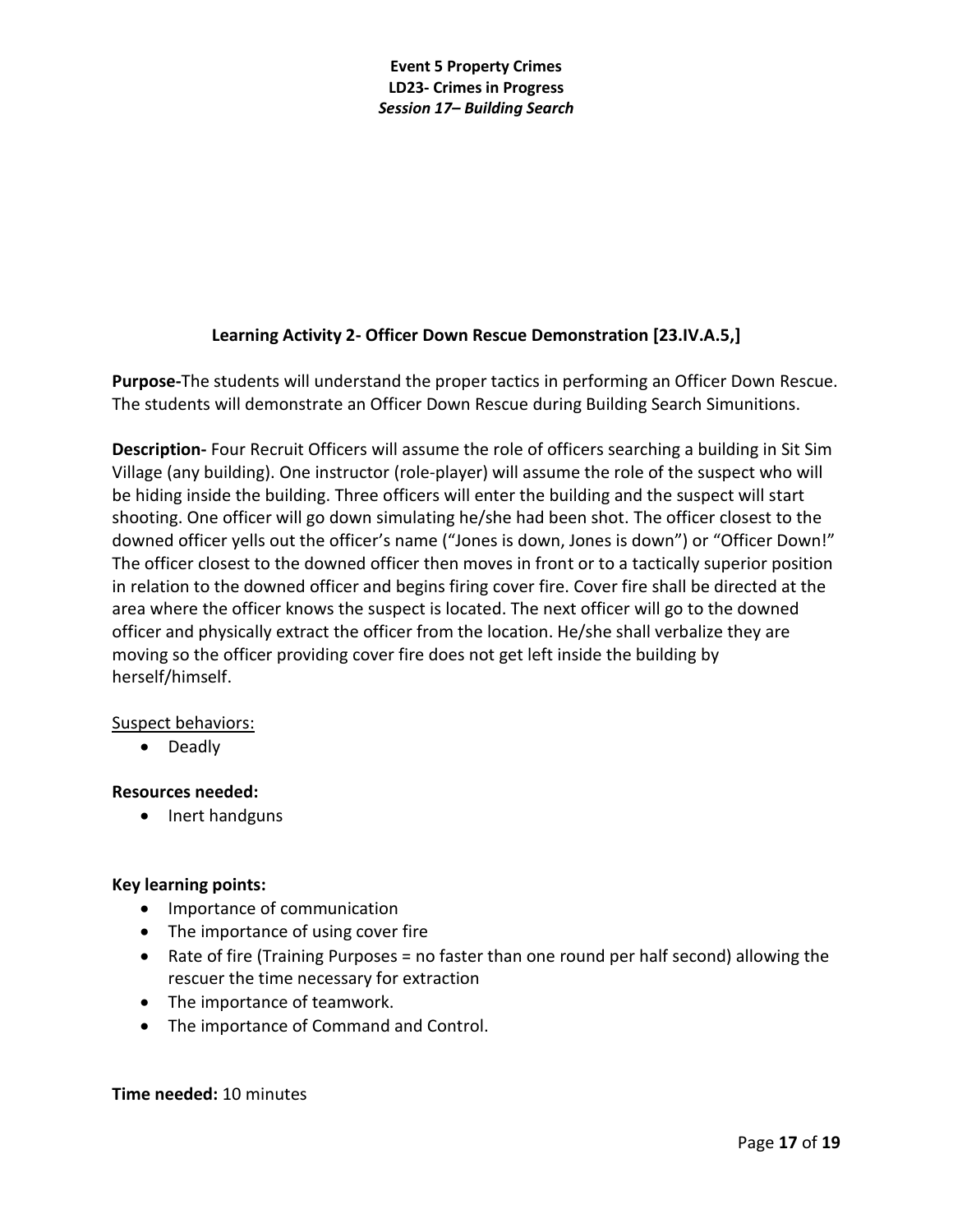# **Learning Activity 3- Open door at the LAPD Motel [23.II.C.1,2,3,4,6,7,8,9,10 23.III.A.2]**

**Purpose-** Provide the students with an understanding of search concepts and the knowledge and use of the equipment necessary to conduct a safe search.

**Description-** The suspect will hide in the LAPD motel. The suspect (Role Player) will be played by one of the instructors.

Four Recruit Officers will be chosen to assume the role of the police officers. The primary unit will receive a radio call of an open door at the LAPD Motel. The officers will have a call back number and will attempt to contact the PR (Person Reporting). The PR will advise the officers the front door upstairs of the LAPD Motel is open and no one has permission to be inside. There is no additional information given.

The primary unit will advise dispatch of their code 6 location and communicate any pertinent information. The officers will make a safe approach and observe the front door of the location ajar. The primary unit will communicate all necessary information including requesting additional resources to contain the building. The officers should utilize the 4 C's (Control, Communicate, Coordinate and Contain). After containing the location, the officers will attempt to call out any potential suspects inside of the location using available resources.

The officers will work as a team and use the search methods they were taught including stairwell searches. They will enter the location and using the search methods they were taught the officers will locate the suspect hiding inside the location. The officers will successfully take the suspect into custody using the building search concepts.

### Suspect behaviors:

• Cooperative

### **Resources needed:**

- Inert handguns
- Mirror
- Flashlight
- Training radios
- 1 radio for emergency notifications